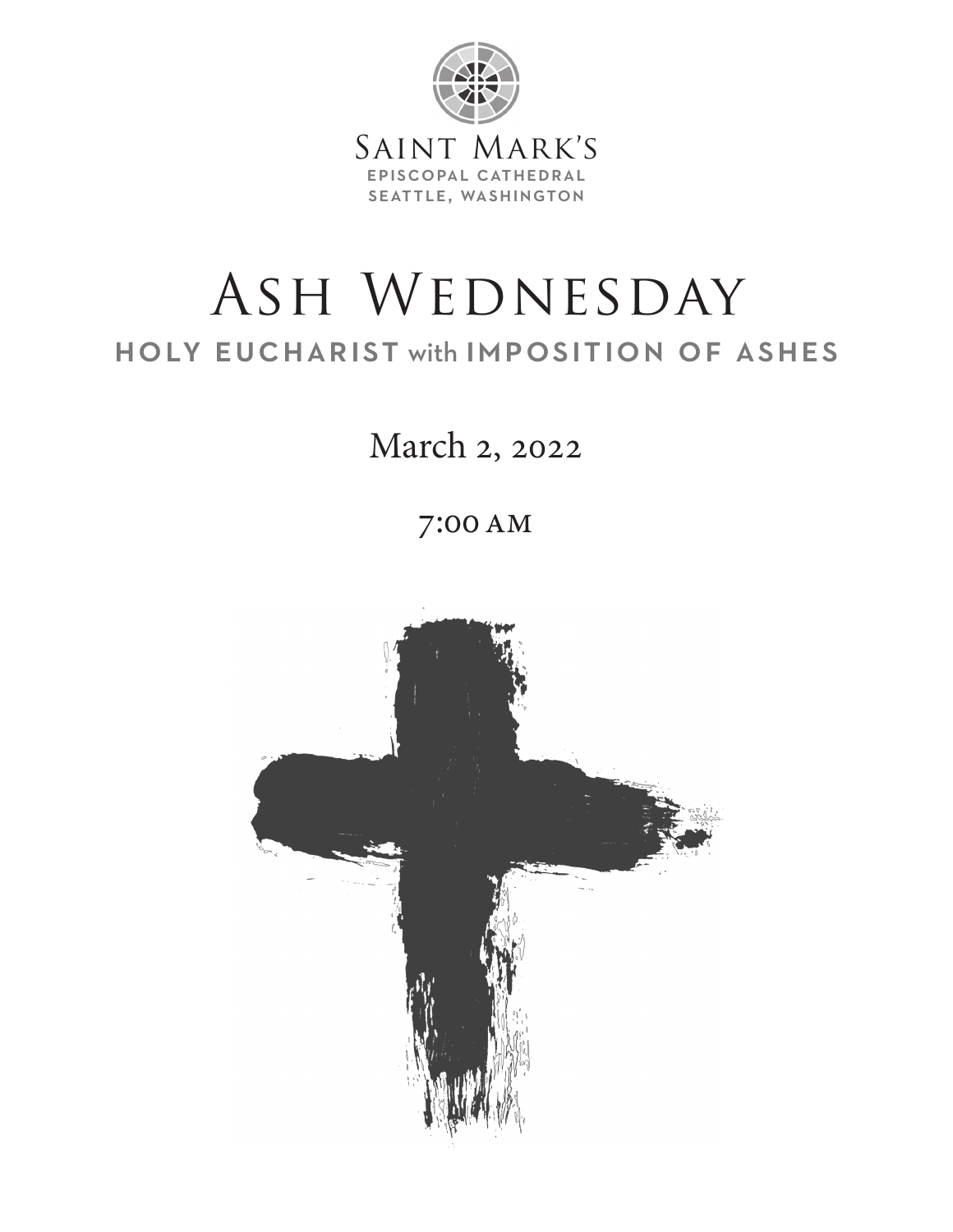

*Saint Mark's Cathedral acknowledges that we gather on the traditional land of the first people of Seattle, the Duwamish People, who are still here, and we honor with gratitude the land itself and the life of the Duwamish Tribe.*

*Welcome to Saint Mark's Cathedral. Wherever you are on your spiritual journey, you are welcome here!*

*Per the governor's current requirement, all are asked to wear masks during the service (except those under 2).*

*Signs indicate the distanced and undistanced pews.*

*If you are new to Saint Mark's and would like to learn more, please consider completing a newcomer form found in the pew rack, visit*  saintmarks.org/newcomers *or simply contact one of the clergy. Grace and peace to you!*

## THE ENTRANCE RITE

 *All stand, as able, as the ministers of the liturgy enter in silence.*

**collect of the day** *Ash Wednesday The Book of Common Prayer,* p. 264

*Presider* Let us pray.

A LMIGHTY and everlasting God, you hate nothing you have made and forgive the  $\Gamma$  sins of all who are penitent: Create and make in us new and contrite hearts, that we, worthily lamenting our sins and acknowledging our wretchedness, may obtain of you, the God of all mercy, perfect remission and forgiveness; through Jesus Christ our Lord, who lives and reigns with you and the Holy Spirit, one God, for ever and ever.

*All* **Amen.**

*Please be seated for the Liturgy of the Word.*

## THE LITURGY OF THE WORD

**reading** *Isaiah 58:1–12*

SHOUT out, do not hold back!<br>Lift up your voice like a trumpet! Announce to my people their rebellion, to the house of Jacob their sins. Yet day after day they seek me and delight to know my ways, as if they were a nation that practiced righteousness and did not forsake the ordinance of their God;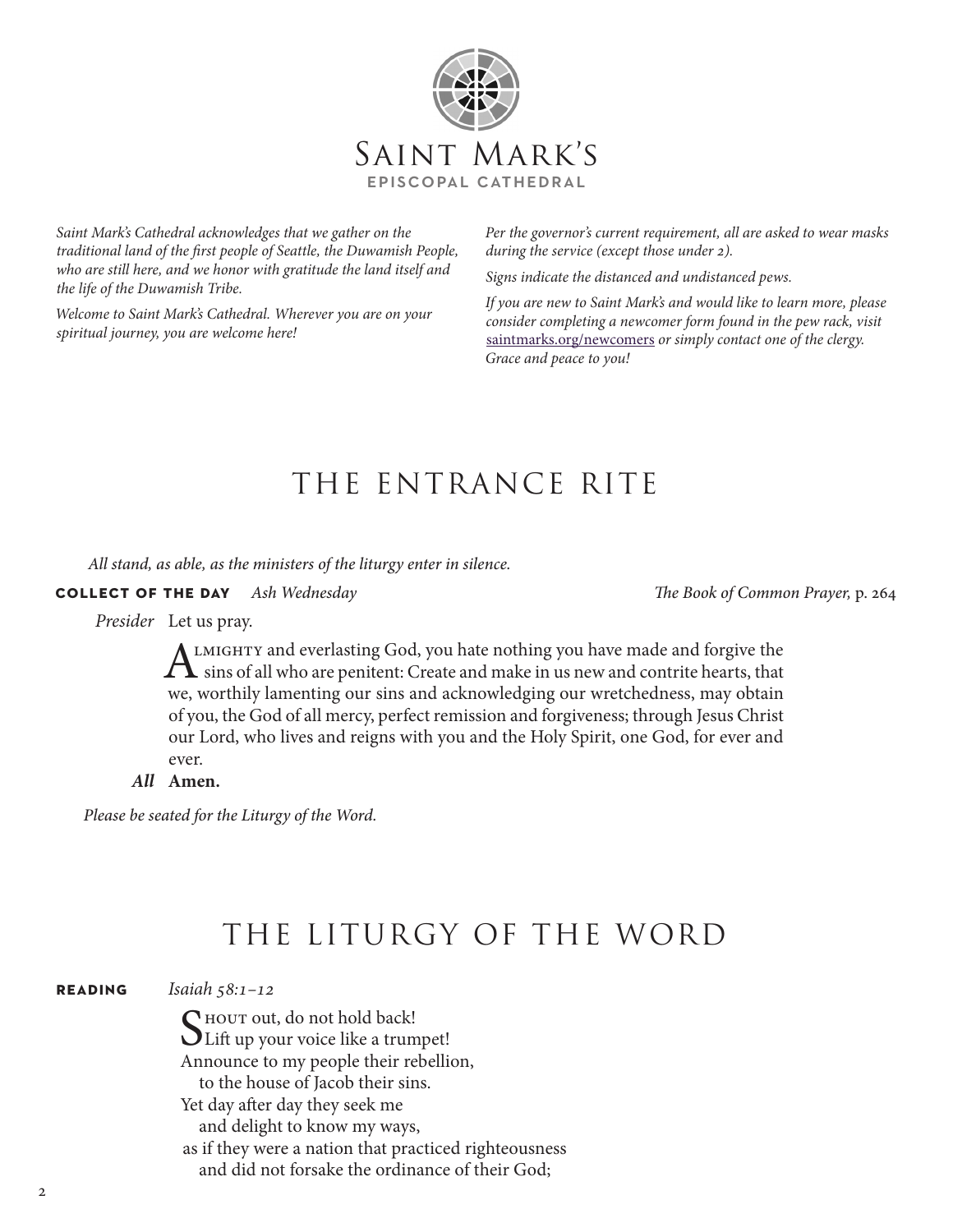they ask of me righteous judgments, they delight to draw near to God. "Why do we fast, but you do not see? Why humble ourselves, but you do not notice?" Look, you serve your own interest on your fast day, and oppress all your workers. Look, you fast only to quarrel and to fight and to strike with a wicked fist. Such fasting as you do today will not make your voice heard on high. Is such the fast that I choose, a day to humble oneself? Is it to bow down the head like a bulrush, and to lie in sackcloth and ashes? Will you call this a fast, a day acceptable to the LORD? Is not this the fast that I choose: to loose the bonds of injustice, to undo the thongs of the yoke, to let the oppressed go free, and to break every yoke? Is it not to share your bread with the hungry, and bring the homeless poor into your house; when you see the naked, to cover them, and not to hide yourself from your own kin? Then your light shall break forth like the dawn, and your healing shall spring up quickly; your vindicator shall go before you, the glory of the LORD shall be your rear guard. Then you shall call, and the LORD will answer; you shall cry for help, and he will say, Here I am. If you remove the yoke from among you, the pointing of the finger, the speaking of evil, if you offer your food to the hungry and satisfy the needs of the afflicted, then your light shall rise in the darkness and your gloom be like the noonday. The LORD will guide you continually, and satisfy your needs in parched places, and make your bones strong; and you shall be like a watered garden, like a spring of water, whose waters never fail. Your ancient ruins shall be rebuilt; you shall raise up the foundations of many generations; you shall be called the repairer of the breach, the restorer of streets to live in.

*Reader* Hear what the Spirit is saying to God's people.

*Assembly* **Thanks be to God.**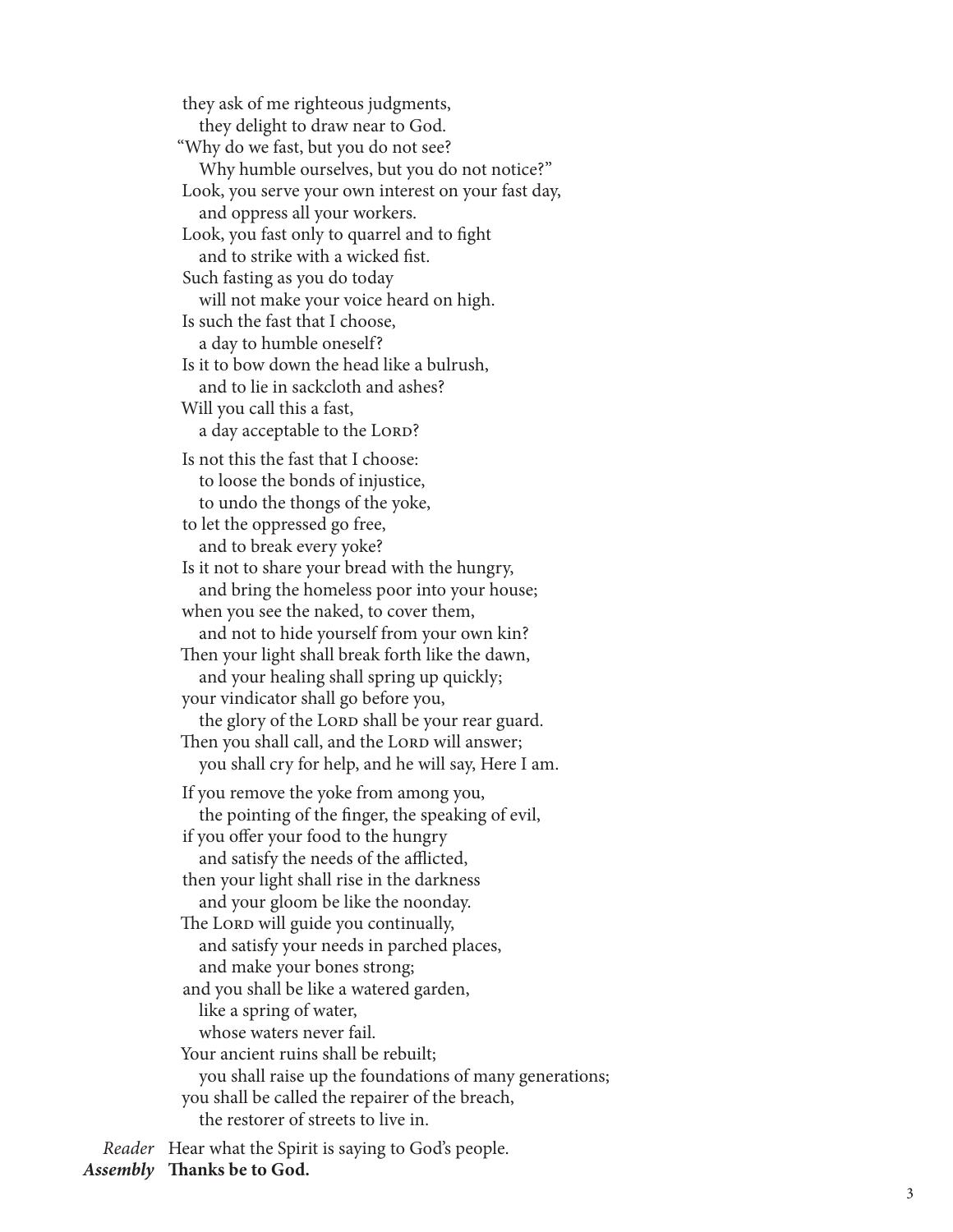**psalm** *Psalm 103:8–14* ◆ *read by all in unison*

*Benedic, anima mea*

THE LORD is full of compassion and mercy,  $*$ **L** slow to anger and of great kindness.

- 9 He will not always accuse us, \* nor will he keep his anger for ever.
- 10 He has not dealt with us according to our sins, \* nor rewarded us according to our wickedness.
- 11 For as the heavens are high above the earth,  $*$ so is his mercy great upon those who fear him.
- 12 As far as the east is from the west,  $*$ so far has he removed our sins from us.
- 13 As a father cares for his children, \* so does the LORD care for those who fear him.
- 14 For he himself knows whereof we are made; \* he remembers that we are but dust. ◆

### **reading** *2 Corinthians 5:20b–6:10*

WE ENTREAT you on behalf of Christ, be reconciled to God. For our sake he made him to be sin who knew no sin, so that in him we might become the six https:// righteousness of God.

As we work together with him, we urge you also not to accept the grace of God in vain. For he says,

> "At an acceptable time I have listened to you, and on a day of salvation I have helped you."

See, now is the acceptable time; see, now is the day of salvation! We are putting no obstacle in anyone's way, so that no fault may be found with our ministry, but as servants of God we have commended ourselves in every way: through great endurance, in afflictions, hardships, calamities, beatings, imprisonments, riots, labors, sleepless nights, hunger; by purity, knowledge, patience, kindness, holiness of spirit, genuine love, truthful speech, and the power of God; with the weapons of righteousness for the right hand and for the left; in honor and dishonor, in ill repute and good repute. We are treated as impostors, and yet are true; as unknown, and yet are well known; as dying, and see—we are alive; as punished, and yet not killed; as sorrowful, yet always rejoicing; as poor, yet making many rich; as having nothing, and yet possessing everything.

*Reader* Hear what the Spirit is saying to God's people.

*Assembly* **Thanks be to God.**

*After a brief silence the Presider stands; all stand, as able, for the proclamation of the Gospel.*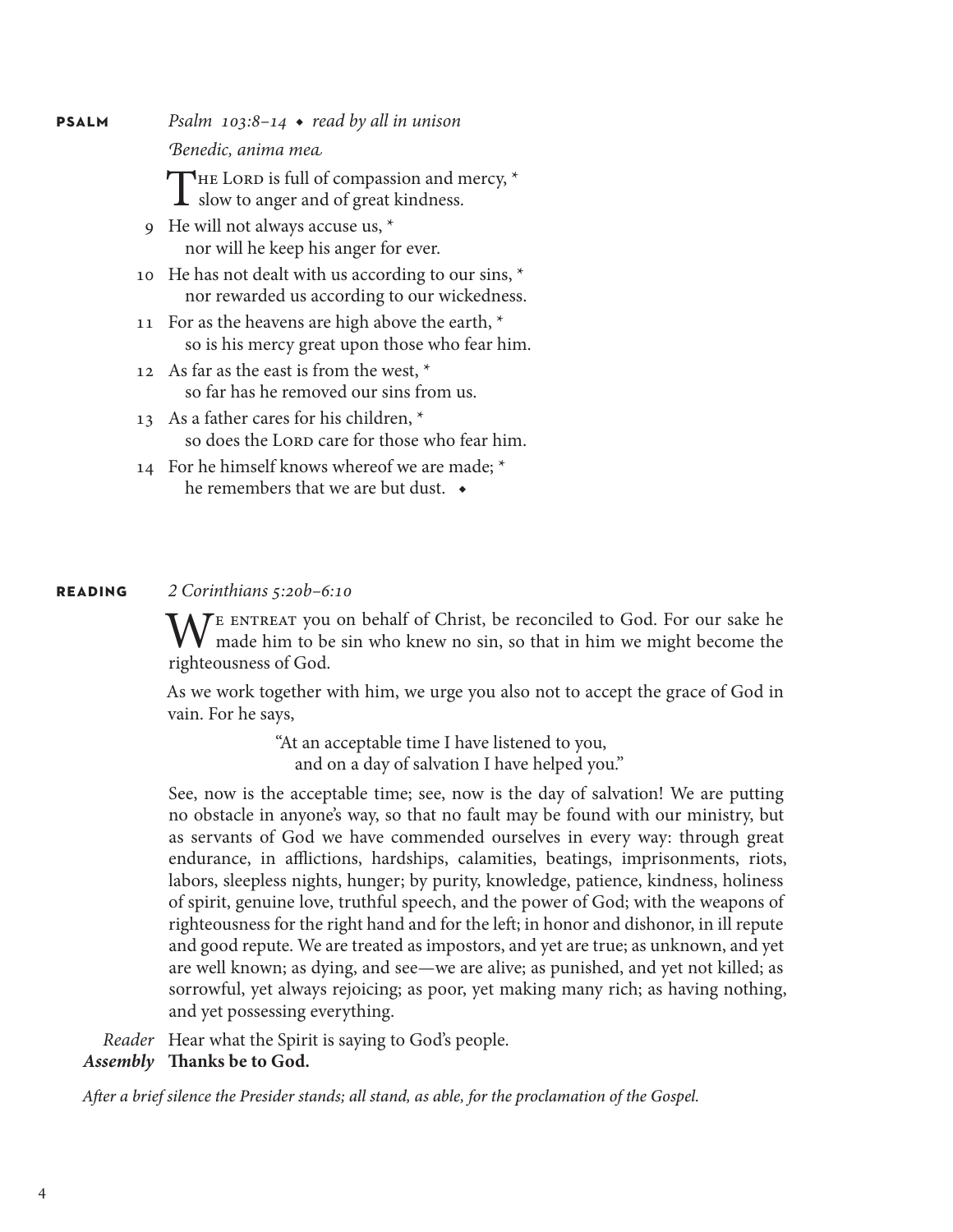### **the holy gospel** *Matthew 6:1-6,16-21*

*Presider* The Holy Gospel of our Lord Jesus Christ according to Matthew.

### *Assembly* **Glory to you, Lord Christ.**

J them; for then you have no reward from your Father in heaven. **ESUS SAID, "Beware of practicing your piety before others in order to be seen by** 

"So whenever you give alms, do not sound a trumpet before you, as the hypocrites do in the synagogues and in the streets, so that they may be praised by others. Truly I tell you, they have received their reward. But when you give alms, do not let your left hand know what your right hand is doing, so that your alms may be done in secret; and your Father who sees in secret will reward you.

"And whenever you pray, do not be like the hypocrites; for they love to stand and pray in the synagogues and at the street corners, so that they may be seen by others. Truly I tell you, they have received their reward. But whenever you pray, go into your room and shut the door and pray to your Father who is in secret; and your Father who sees in secret will reward you.

"And whenever you fast, do not look dismal, like the hypocrites, for they disfigure their faces so as to show others that they are fasting. Truly I tell you, they have received their reward. But when you fast, put oil on your head and wash your face, so that your fasting may be seen not by others but by your Father who is in secret; and your Father who sees in secret will reward you.

"Do not store up for yourselves treasures on earth, where moth and rust consume and where thieves break in and steal; but store up for yourselves treasures in heaven, where neither moth nor rust consumes and where thieves do not break in and steal. For where your treasure is, there your heart will be also."

*Presider* The Gospel of the Lord.

*Assembly* **Praise to you, Lord Christ.**

**homily** The Reverend Canon Eliacín Rosario-Cruz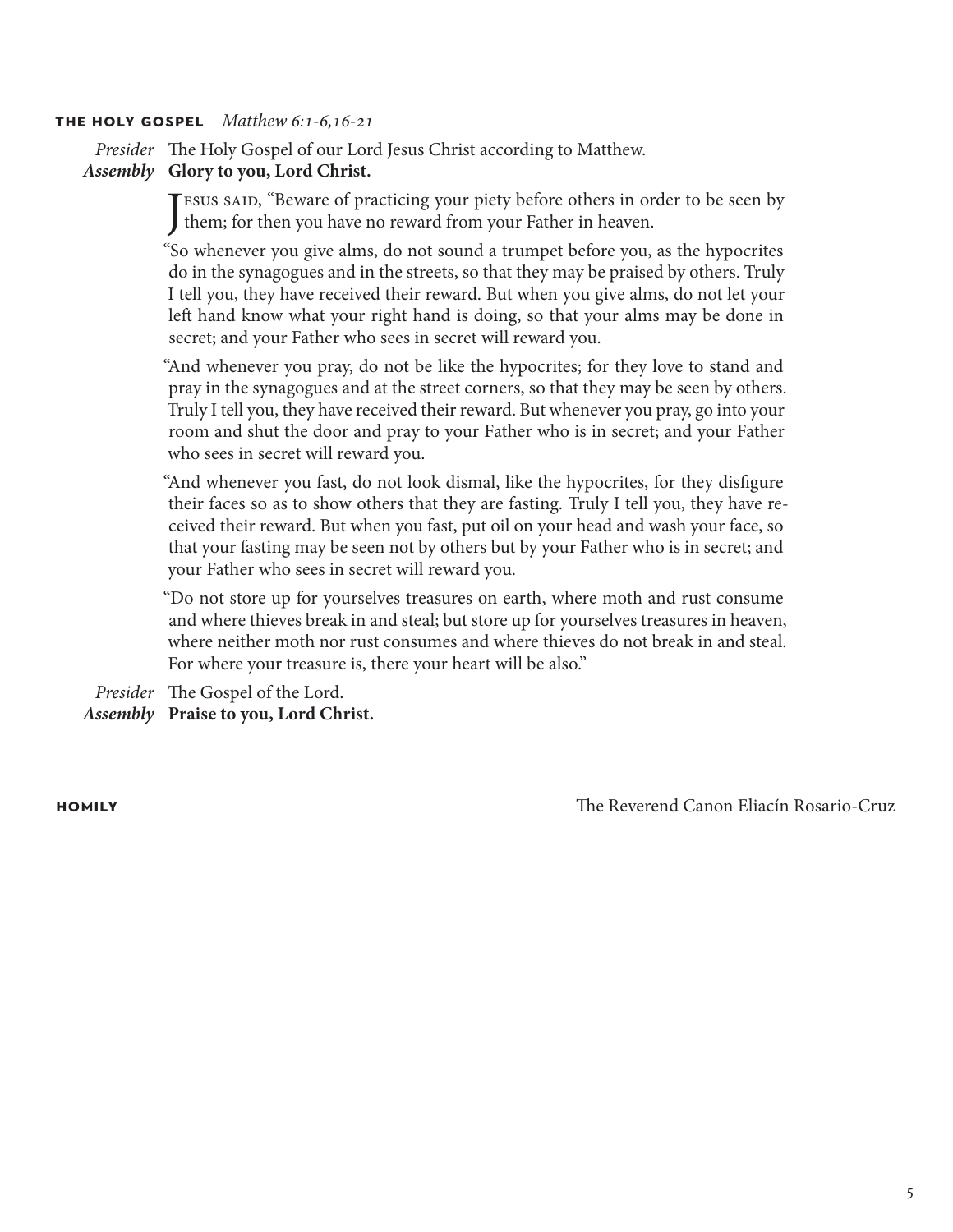*All stand, as able.*

### **invitation to the observance of a holy lent** *The Book of Common Prayer,* p. 264

DEAR PEOPLE OF GOD: The first Christians observed with great devotion the days of our Lord's passion and resurrection, and it became the custom of the Chand to an annual faction and deviation and faction This passes of Lat Church to prepare for them by a season of penitence and fasting. This season of Lent provided a time in which converts to the faith were prepared for Holy Baptism. It was also a time when those who, because of notorious sins, had been separated from the body of the faithful were reconciled by penitence and forgiveness, and restored to the fellowship of the Church. Thereby, the whole congregation was put in mind of the message of pardon and absolution set forth in the Gospel of our Savior, and of the need which all Christians continually have to renew their repentance and faith. *Presider*

> I invite you, therefore, in the name of the Church, to the observance of a holy Lent, by self-examination and repentance; by prayer, fasting, and self-denial; and by reading and meditating on God's holy Word. And, to make a right beginning of repentance, and as a mark of our mortal nature, let us now kneel or bow before the Lord, our maker and redeemer.

*All kneel, as able, for a period of silence, and remain kneeling while the Presider prays over the ashes. For those unable to kneel, a profound bow is an appropriate posture.*

### **prayer over the ashes**

- *Presider* Almighty God, you have created us out of the dust of the earth: Grant that these ashes may be to us a sign of our mortality and penitence, that we may remember that it is only by your gracious gift that we are given everlasting life; through Jesus Christ our Savior.
	- *All* **Amen.**

### **imposition of ashes**

*Everyone is invited to come forward to receive ashes, a sign of our repentence and mortality. If you need ashes brought to you at your seat, please let a minister of the liturgy know. Please be seated when you return to your pew.*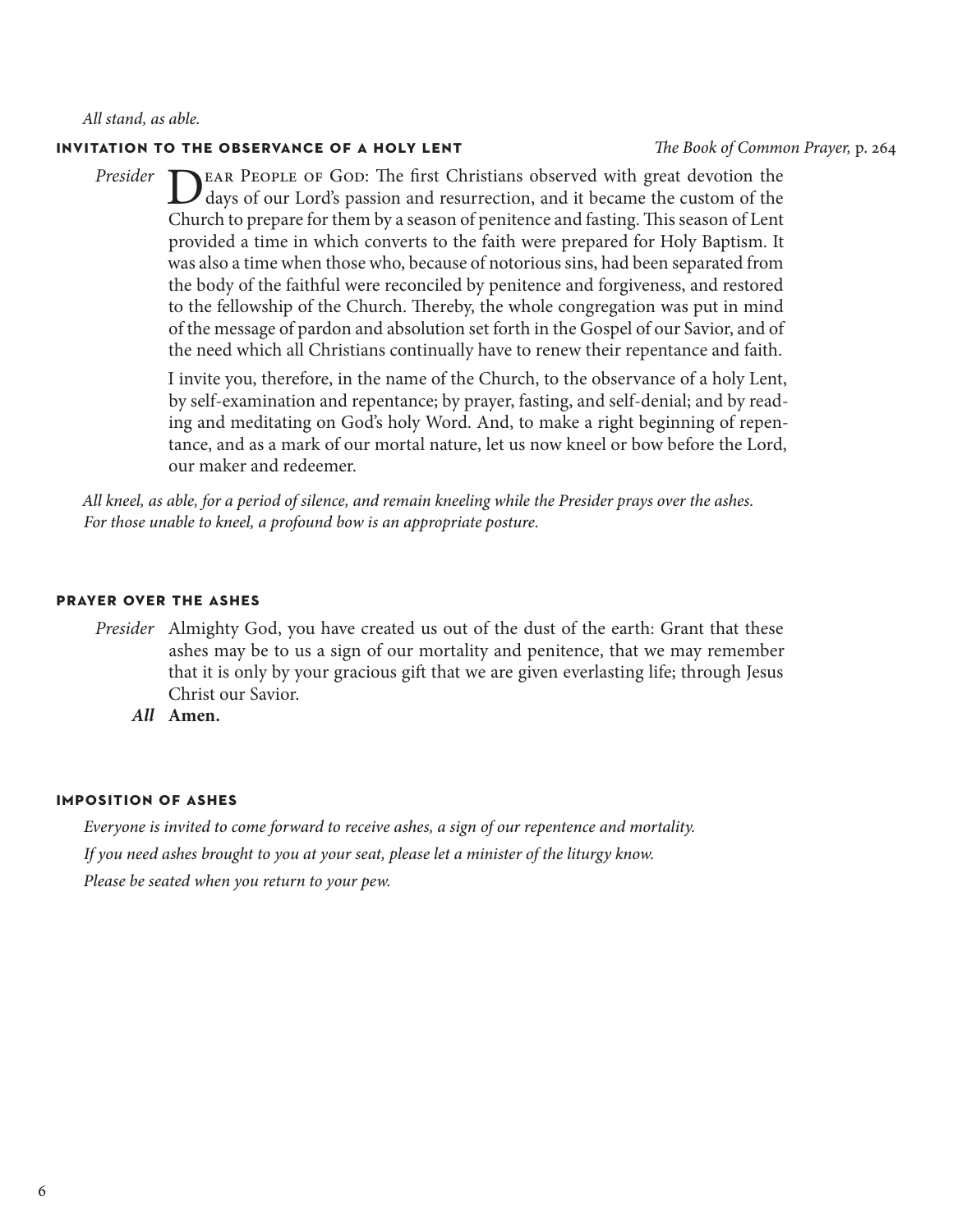*Following the imposition of ashes, all remain seated and say the following psalm together.*

**penitential psalm** *Psalm 51* ◆ *read by all in unison*

*Miserere mei, Deus*

TAVE mercy on me, O God, according to your loving-kindness; \* **L**in your great compassion blot out my offenses.

- 2 Wash me through and through from my wickedness \* and cleanse me from my sin.
- 3 For I know my transgressions, \* and my sin is ever before me.
- 4 Against you only have I sinned \* and done what is evil in your sight.
- 5 And so you are justified when you speak \* and upright in your judgment.
- 6 Indeed, I have been wicked from my birth, \* a sinner from my mother's womb.
- 7 For behold, you look for truth deep within me, \* and will make me understand wisdom secretly.
- 8 Purge me from my sin, and I shall be pure; wash me, and I shall be clean indeed.
- 9 Make me hear of joy and gladness, \* that the body you have broken may rejoice.
- 10 Hide your face from my sins \* and blot out all my iniquities.
- 11 Create in me a clean heart, O God,  $*$ and renew a right spirit within me.
- 12 Cast me not away from your presence \* and take not your holy Spirit from me.
- 13 Give me the joy of your saving help again \* and sustain me with your bountiful Spirit.
- 14 I shall teach your ways to the wicked,  $*$ and sinners shall return to you.
- 15 Deliver me from death, O God, \* and my tongue shall sing of your righteousness, O God of my salvation.
- 16 Open my lips, O Lord, \* and my mouth shall proclaim your praise.
- 17 Had you desired it, I would have offered sacrifice; \* but you take no delight in burnt-offerings.
- 18 The sacrifice of God is a troubled spirit; \* a broken and contrite heart, O God, you will not despise. ◆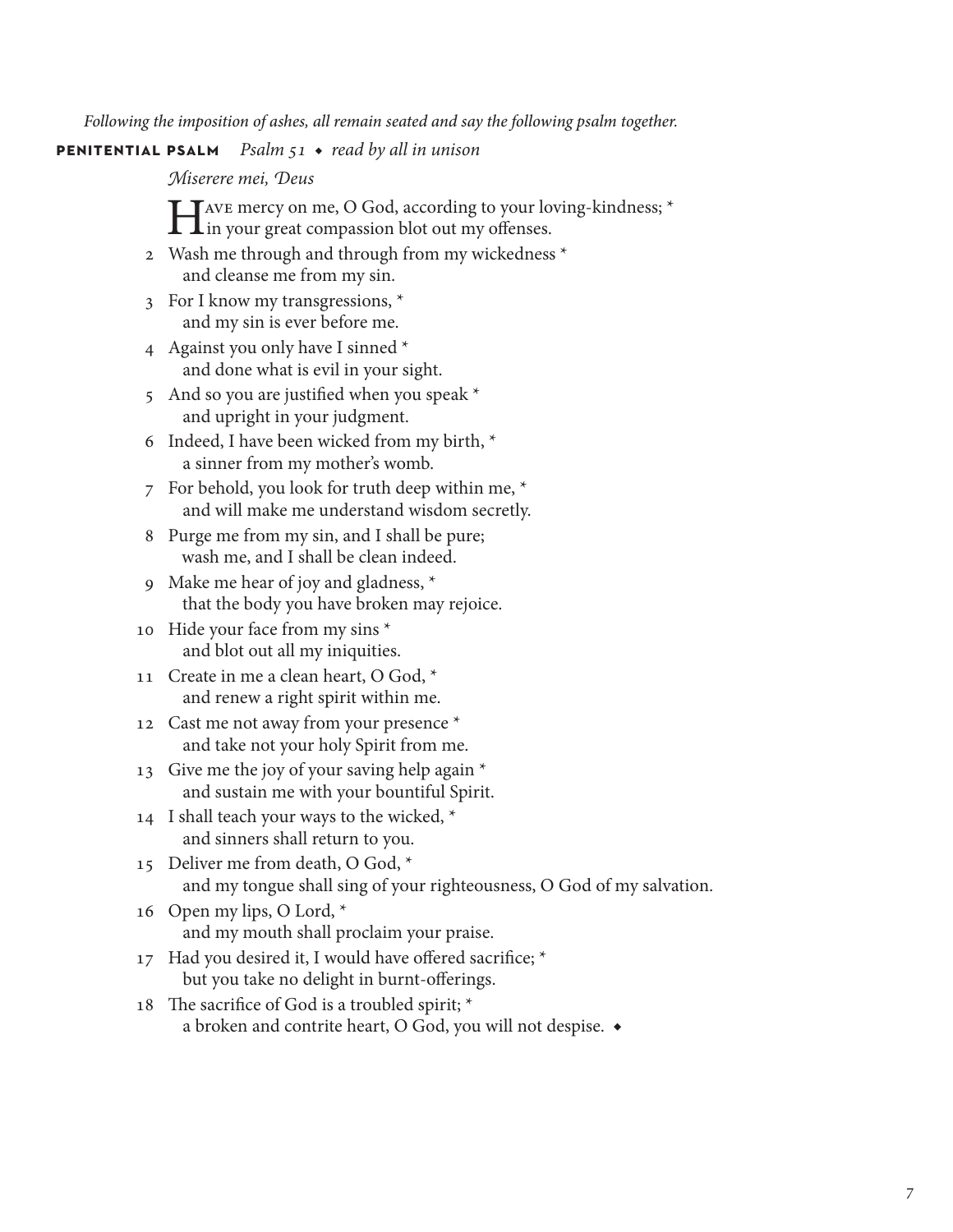| Presider Most holy and merciful Father:                                                                                                                  |
|----------------------------------------------------------------------------------------------------------------------------------------------------------|
| All We confess to you and to one another,<br>and to the whole communion of saints                                                                        |
| in heaven and on earth,                                                                                                                                  |
| that we have sinned by our own fault                                                                                                                     |
| in thought, word, and deed;                                                                                                                              |
| by what we have done, and by what we have left undone.                                                                                                   |
| Presider We have not loved you with our whole heart, and mind, and strength.<br>We have not loved our neighbors as ourselves.                            |
| We have not forgiven others, as we have been forgiven.<br>Assembly Have mercy on us, Lord.                                                               |
| Presider We have been deaf to your call to serve, as Christ served us.<br>We have not been true to the mind of Christ. We have grieved your Holy Spirit. |
| Assembly Have mercy on us, Lord.                                                                                                                         |
| <i>Presider</i> We confess to you, Lord, all our past unfaithfulness:<br>the pride, hypocrisy, and impatience of our lives,                              |
| Assembly We confess to you, Lord.                                                                                                                        |
| Presider Our self-indulgent appetites and ways,                                                                                                          |
| and our exploitation of other people,                                                                                                                    |
| Assembly We confess to you, Lord.                                                                                                                        |
| Presider Our anger at our own frustration,                                                                                                               |
| and our envy of those more fortunate than ourselves,<br>Assembly We confess to you, Lord.                                                                |
| Presider Our intemperate love of worldly goods and comforts,<br>and our dishonesty in daily life and work,                                               |
| Assembly We confess to you, Lord.                                                                                                                        |
| <i>Presider</i> Our negligence in prayer and worship,                                                                                                    |
| and our failure to commend the faith that is in us,<br>Assembly We confess to you, Lord.                                                                 |
|                                                                                                                                                          |
| Presider Accept our repentance, Lord, for the wrongs we have done:<br>for our blindness to human need and suffering,                                     |
| and our indifference to injustice and cruelty,                                                                                                           |
| Assembly Accept our repentence, Lord.                                                                                                                    |
| Presider For all false judgments, for uncharitable thoughts toward our neighbors,                                                                        |
| and for our prejudice and contempt toward those who differ from us,                                                                                      |
| Assembly Accept our repentence, Lord.                                                                                                                    |
| Presider For our waste and pollution of your creation,<br>and our lack of concern for those who come after us,                                           |
| Assembly Accept our repentence, Lord.                                                                                                                    |
| <i>Presider</i> Restore us, good Lord, and let your anger depart from us;                                                                                |
| Assembly Favorably hear us, for your mercy is great.                                                                                                     |
| Presider Accomplish in us the work of your salvation,                                                                                                    |
| Assembly That we may show forth your glory in the world.                                                                                                 |
| Presider By the cross and passion of your Son our Lord,                                                                                                  |
| Assembly Bring us with all your saints to the joy of his resurrection.                                                                                   |

8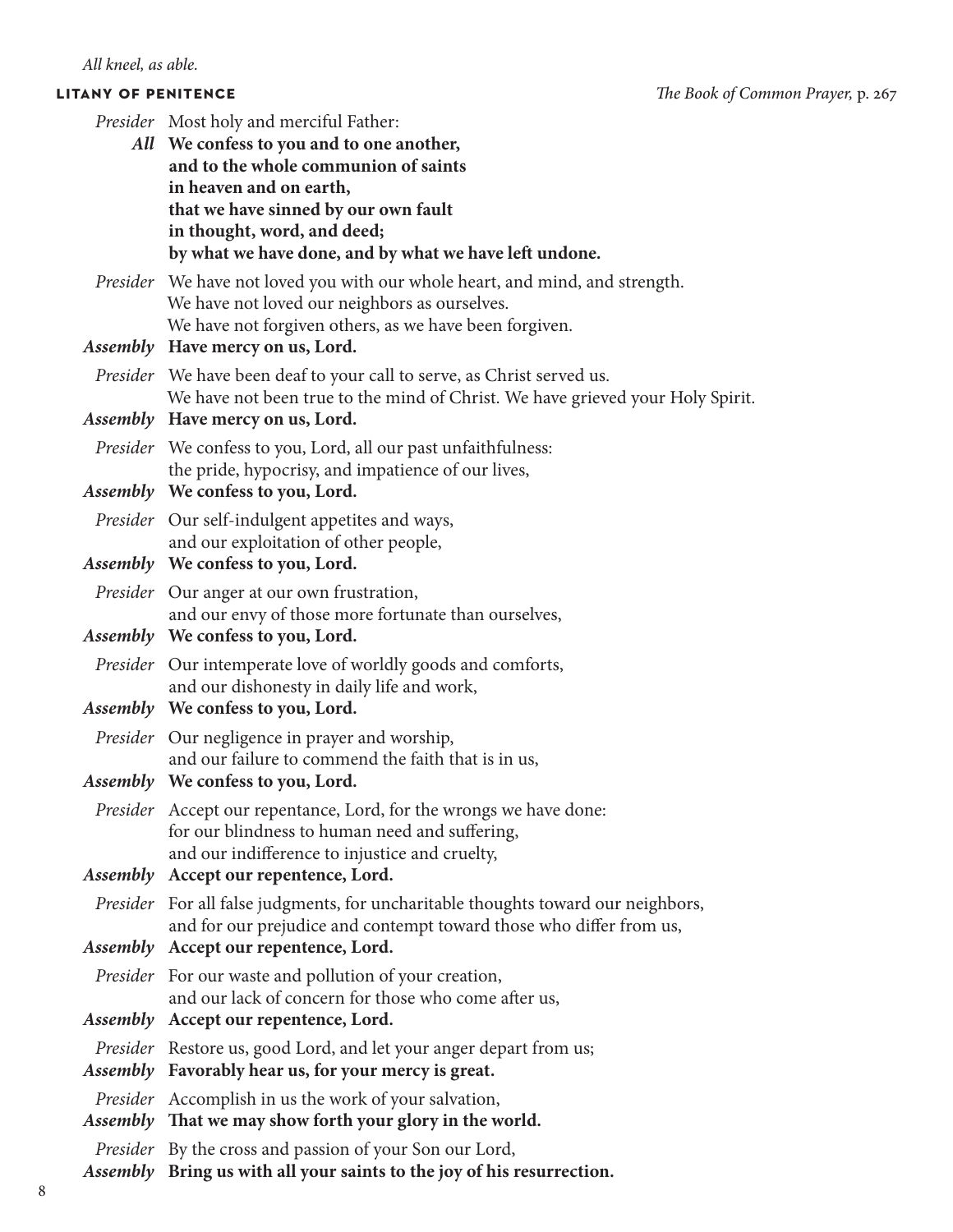*Presider* Almighty God, the Father of our Lord Jesus Christ, who desires not the death of sinners, but rather that they may turn from their wickedness and live, has given power and commandment to his ministers to declare and pronounce to his people, being penitent, the absolution and remission of their sins. He pardons and absolves all those who truly repent, and with sincere hearts believe his holy Gospel.

> Therefore we beseech him to grant us true repentance and his Holy Spirit, that those things may please him which we do on this day, and that the rest of our life hereafter may be pure and holy, so that at the last we may come to his eternal joy; through Jesus Christ our Lord.

*All* **Amen.**

*All stand, as able.*

### **the peace**

*Presider* The peace of the Lord be always with you.

*Assembly* **And also with you.**

*All greet one another in the name of the Lord, respecting others' desires to maintain distance.*

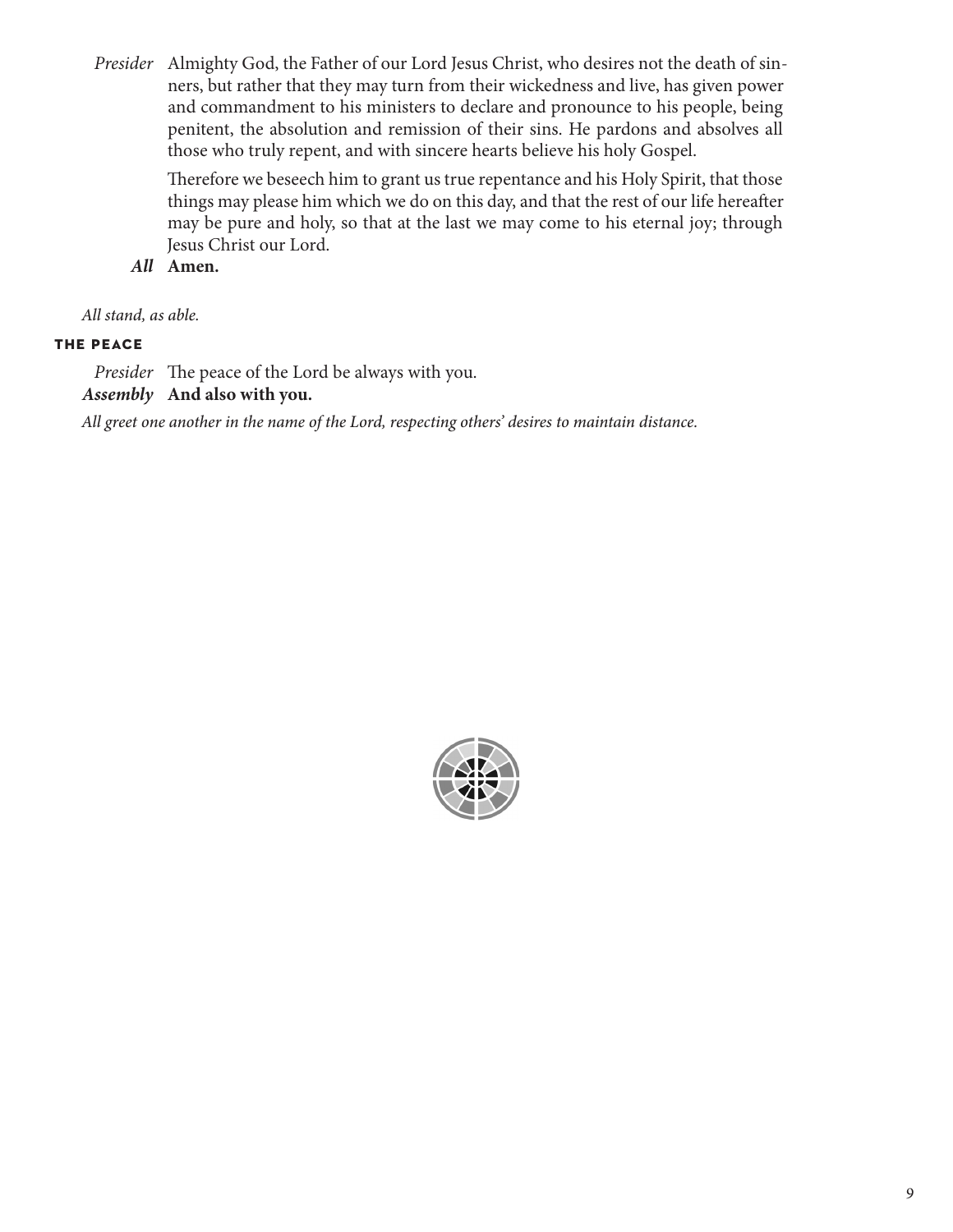## THE LITURGY OF THE TABLE

### **offertory**

*An offering of money is received. All worshipping in person are invited to place their offering in the plates as they are passed through through the rows.* 

*For electronic giving options, visit* saintmarks.org/give, *or use the Venmo mobile app*  (*@SaintMarksCathedralSeattle, or scan the code at right*)*, or visit this link on your mobile device:* https://venmo.com/saintmarkscathedralseattle*. If Venmo asks you for a four-digit code, enter 2076.*



*All stand, as able.* 

**the great thanksgiving** *Eucharistic Prayer C The Book of Common Prayer,* p. 369

*Presider* The Lord be with you.

*Assembly* **And also with you.**

*Presider* Lift up your hearts.

*Assembly* **We lift them to the Lord.**

*Presider* Let us give thanks to the Lord our God.

*Assembly* **It is right to give God thanks and praise.** 

*Presider* God of all power, Ruler of the Universe, you are worthy of glory and praise.

```
Assembly Glory to you for ever and ever.
```
*Presider* At your command all things came to be: the vast expanse of interstellar space, galaxies, suns, the planets in their courses, and this fragile earth, our island home.

```
Assembly By your will they were created and have their being.
```
- *Presider* From the primal elements you brought forth the human race, and blessed us with memory, reason, and skill. You made us the rulers of creation. But we turned against you, and betrayed your trust; and we turned against one another.
- *Assembly* **Have mercy, Lord, for we are sinners in your sight.**
- *Presider* Again and again, you called us to return. Through prophets and sages you revealed your righteous Law. And in the fullness of time you sent your only Son, born of a woman, to fulfill your Law, to open for us the way of freedom and peace.

*Assembly* **By his blood, he reconciled us. By his wounds, we are healed.**

- *Presider* And therefore we praise you, joining with the heavenly chorus, with prophets, apostles, and martyrs, and with all those in every generation who have looked to you in hope, to proclaim with them your glory, in their unending hymn:
	- *All* **Holy, holy, holy Lord, God of power and might, heaven and earth are full of your glory. Hosanna in the highest. Blessed is the one who comes in the name of the Lord. Hosanna in the highest.**
- *Presider* And so, Father, we who have been redeemed by him, and made a new people by water and the Spirit, now bring before you these gifts. Sanctify them by your Holy Spirit to be the Body and Blood of Jesus Christ our Lord.

On the night he was betrayed he took bread, said the blessing, broke the bread, and gave it to his friends, and said, "Take, eat: This is my Body, which is given for you. Do this for the remembrance of me."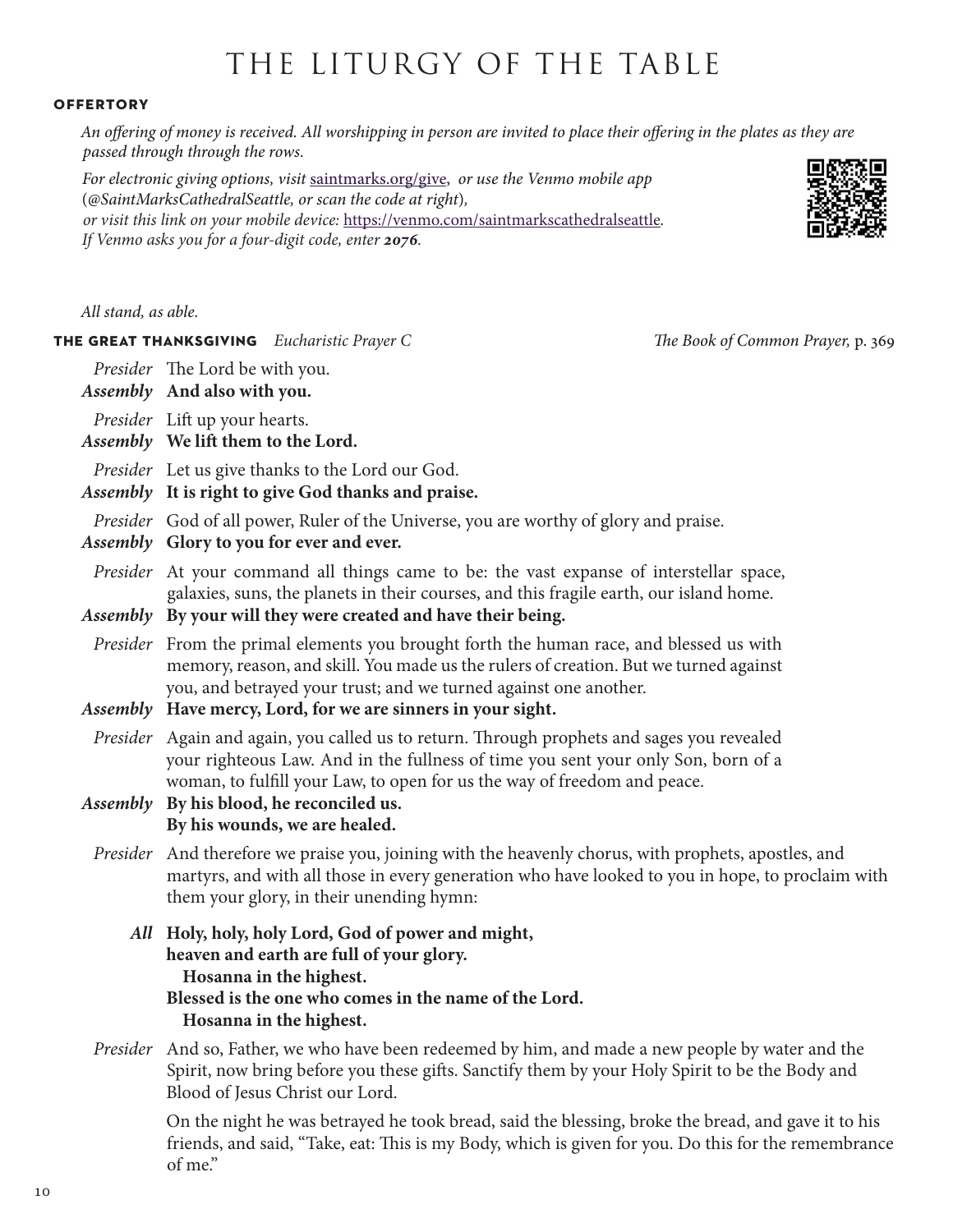After supper, he took the cup of wine, gave thanks, and said, "Drink this, all of you: This is my Blood of the new Covenant, which is shed for you and for many for the forgiveness of sins. Whenever you drink it, do this for the remembrance of me."

Remembering now his work of redemption, and offering to you this sacrifice of thanksgiving,

### *Assembly* **We celebrate his death and resurrection, as we await the day of his coming.**

*Presider* Lord God of our ancestors; God of Abraham and Sarah, Isaac and Rebekah, Jacob and Leah and Rachel; God and Father of our Lord Jesus Christ: Open our eyes to see your hand at work in the world about us. Deliver us from the presumption of coming to this Table for solace only, and not for strength; for pardon only, and not for renewal. Let the grace of this Holy Communion make us one body, one spirit in Christ, that we may worthily serve the world in his name.

### *Assembly* **Risen Lord, be known to us in the breaking of the Bread.**

- *Presider* Accept these prayers and praises, Father, through Jesus Christ our great High Priest, to whom, with you and the Holy Spirit, your Church gives honor, glory, and worship, from generation to generation.
	- *All* **AMEN.**

### **the lord's prayer**

*All* **Our Father in heaven, hallowed be your Name,** 

**your kingdom come, your will be done, on earth as in heaven. Give us today our daily bread. Forgive us our sins as we forgive those who sin against us. Save us from the time of trial, and deliver us from evil. For the kingdom, the power, and the glory are yours, now and for ever. Amen.**

*In silence, the Presider breaks the consecrated bread.*

### **the breaking of the bread**

*Presider* Christ our passover is sacrificed for us.

- *Assembly* **Therefore let us keep the feast.**
	- *Presider* Lamb of God, you take away the sins of the world, *All* **have mercy on us.**
	- *Presider* Lamb of God, you take away the sins of the world,
		- *All* **have mercy on us.**
	- *Presider* Lamb of God, you take away the sins of the world, *All* **grant us peace.**

### **invitation to communion**

*Presider* The Gifts of God for the People of God. Take them in remembrance that Christ died for you, and feed on him in your hearts by faith, with thanksgiving.

*All may be seated for the time of Communion.* 

*All seeking God are welcome at Christ's Table.* 

*Before receiving the bread, please sanitize your hands. The priest will place the bread into your outstretched palm taking care not to touch your hand. Communion is currently being offered in one kind. The full grace of the sacrament is received with only the bread. If you prefer a gluten-free wafer, simply ask the priest for one at the time of Communion.*